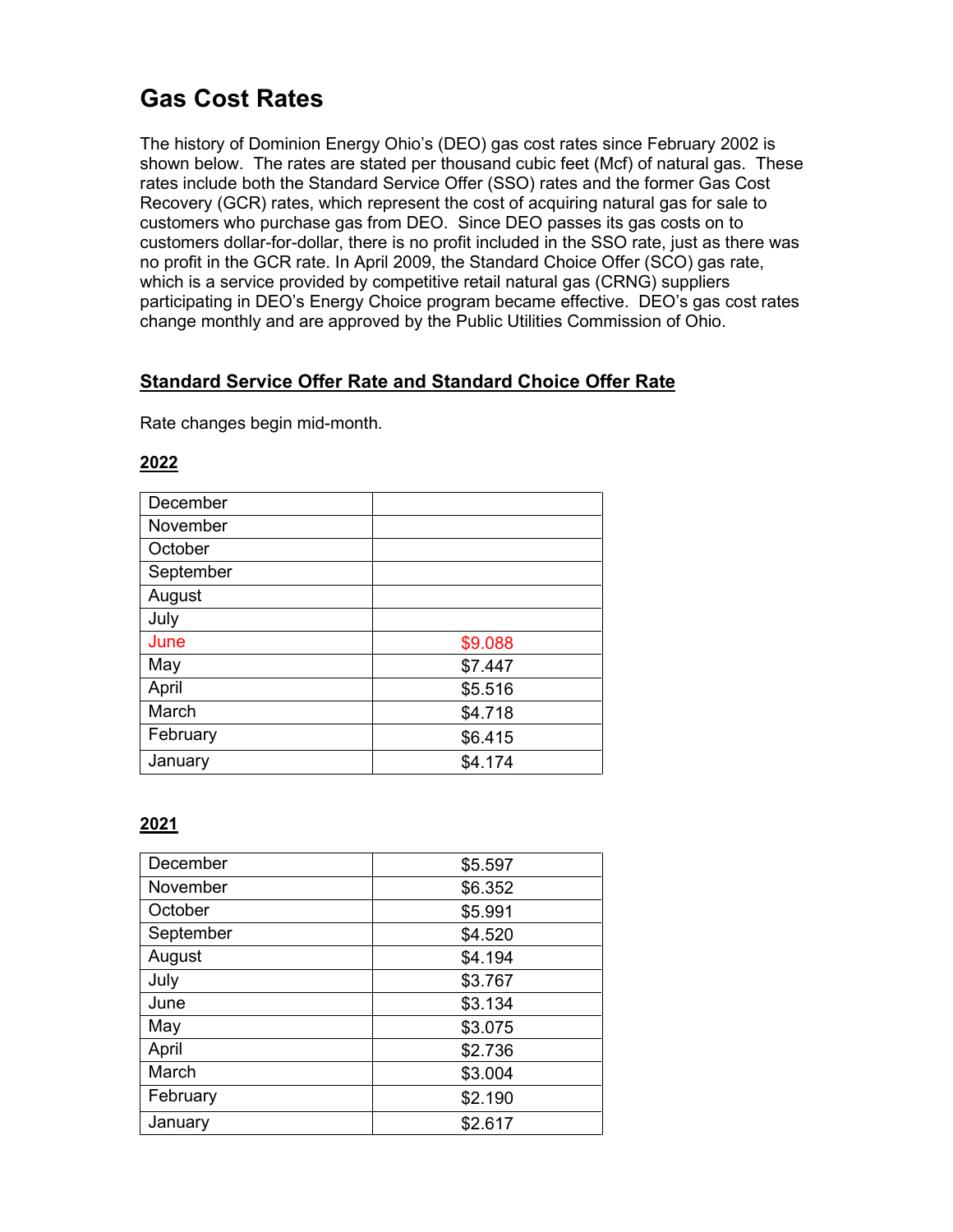| December  | \$3.046 |
|-----------|---------|
| November  | \$3.146 |
| October   | \$2.251 |
| September | \$2.729 |
| August    | \$2.004 |
| July      | \$1.645 |
| June      | \$1.872 |
| May       | \$1.944 |
| April     | \$1.784 |
| March     | \$2.041 |
| February  | \$2.097 |
| January   | \$2.378 |

## **2019**

| \$2.690 |
|---------|
| \$2.817 |
| \$2.648 |
| \$2.471 |
| \$2.361 |
| \$2.511 |
| \$2.853 |
| \$2.786 |
| \$2.933 |
| \$2.925 |
| \$3.020 |
| \$3.712 |
|         |

| \$4.785 |
|---------|
| \$3.255 |
| \$3.091 |
| \$2.965 |
| \$2.892 |
| \$3.066 |
| \$2.945 |
| \$2.891 |
| \$2.761 |
| \$2.639 |
| \$3.631 |
| \$2.738 |
|         |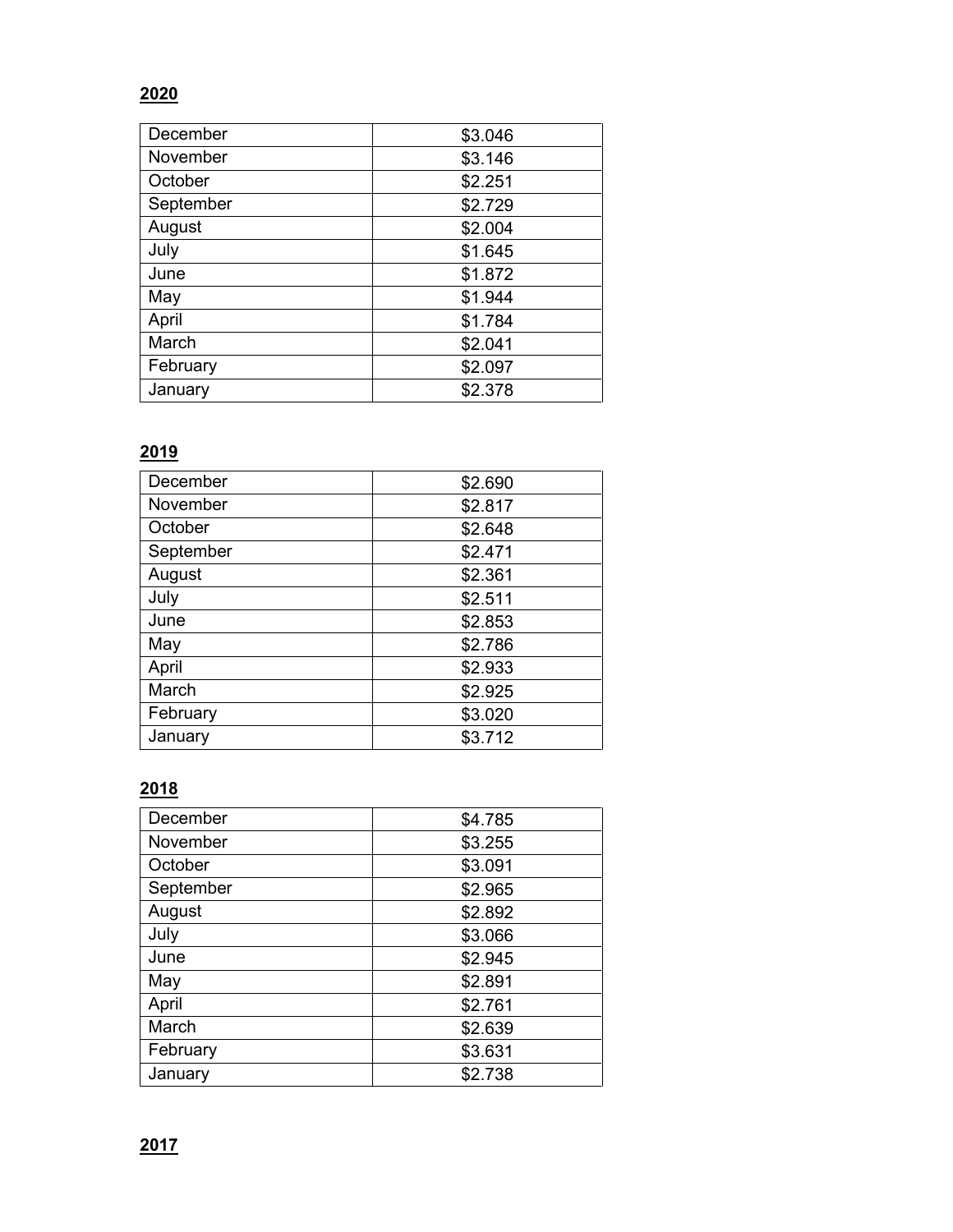| December  | \$3.074 |
|-----------|---------|
| November  | \$2.752 |
| October   | \$2.974 |
| September | \$2.961 |
| August    | \$2.969 |
| July      | \$3.067 |
| June      | \$3.236 |
| May       | \$3.142 |
| April     | \$3.175 |
| March     | \$2.577 |
| February  | \$3.341 |
| January   | \$3.880 |

| December  | \$3.182 |
|-----------|---------|
| November  | \$2.714 |
| October   | \$2.902 |
| September | \$2.803 |
| August    | \$2.622 |
| July      | \$2.867 |
| June      | \$1.913 |
| May       | \$1.945 |
| April     | \$1.853 |
| March     | \$1.731 |
| February  | \$2.209 |
| January   | \$2.392 |
|           |         |

| \$2.226 |
|---------|
| \$2.053 |
| \$2.583 |
| \$2.658 |
| \$2.906 |
| \$2.793 |
| \$2.835 |
| \$2.537 |
| \$2.610 |
| \$3.324 |
| \$3.296 |
| \$3.619 |
|         |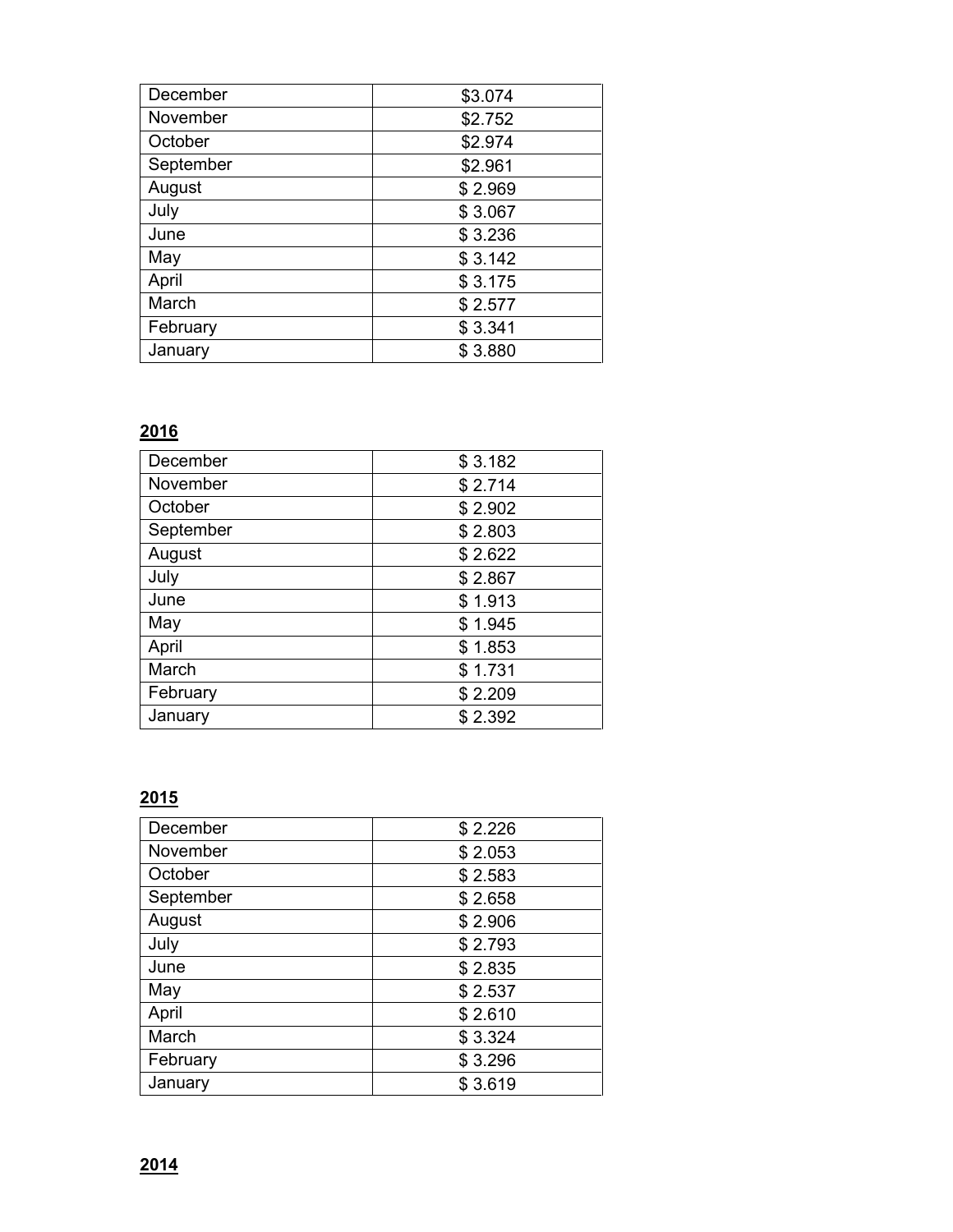| December  | \$4.712 |
|-----------|---------|
| November  | \$4.158 |
| October   | \$4.414 |
| September | \$4.387 |
| August    | \$4.238 |
| July      | \$4.830 |
| June      | \$5.049 |
| May       | \$5.225 |
| April     | \$5.014 |
| March     | \$5.455 |
| February  | \$6.157 |
| January   | \$5.007 |

| December  | \$4.418 |
|-----------|---------|
| November  | \$4.097 |
| October   | \$4.098 |
| September | \$4.167 |
| August    | \$4.059 |
| July      | \$4.307 |
| June      | \$4.748 |
| May       | \$4.752 |
| April     | \$4.576 |
| March     | \$4.027 |
| February  | \$3.826 |
| January   | \$3.954 |
|           |         |

| December  | \$4.296 |
|-----------|---------|
| November  | \$4.071 |
| October   | \$3.623 |
| September | \$3.234 |
| August    | \$3.610 |
| July      | \$3.374 |
| June      | \$3.029 |
| May       | \$2.636 |
| April     | \$2.791 |
| March     | \$3.446 |
| February  | \$3.678 |
| January   | \$4.084 |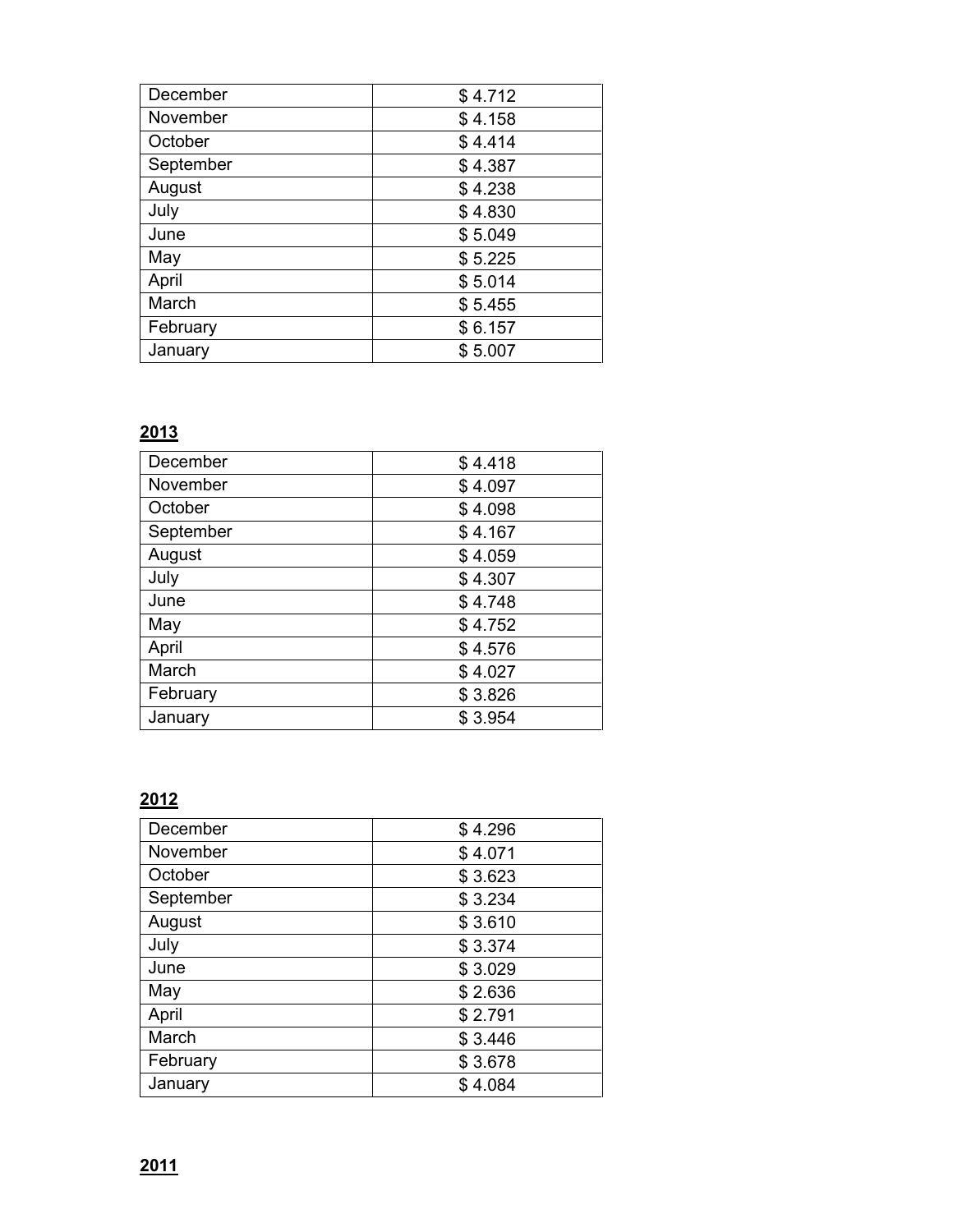| December  | \$4.364 |
|-----------|---------|
| November  | \$4.524 |
| October   | \$4.759 |
| September | \$4.857 |
| August    | \$5.370 |
| July      | \$5.357 |
| June      | \$5.326 |
| May       | \$5.377 |
| April     | \$5.240 |
| March     | \$4.993 |
| February  | \$5.516 |
| January   | \$5.416 |

| December  | \$5.467 |
|-----------|---------|
| November  | \$4.492 |
| October   | \$5.037 |
| September | \$4.851 |
| August    | \$5.974 |
| July      | \$5.917 |
| June      | \$5.355 |
| May       | \$5.471 |
| April     | \$5.042 |
| March     | \$6.216 |
| February  | \$6.674 |
| January   | \$7.214 |

## **2009**

| December  | \$5.886 |
|-----------|---------|
| November  | \$5.689 |
| October   | \$5.130 |
| September | \$4.243 |
| August    | \$4.779 |
| July      | \$5.349 |
| June      | \$4.938 |
| May       | \$4.721 |
| April     | \$5.031 |
|           |         |

# **Standard Service Offer Rate**

Rate changes begin mid-month.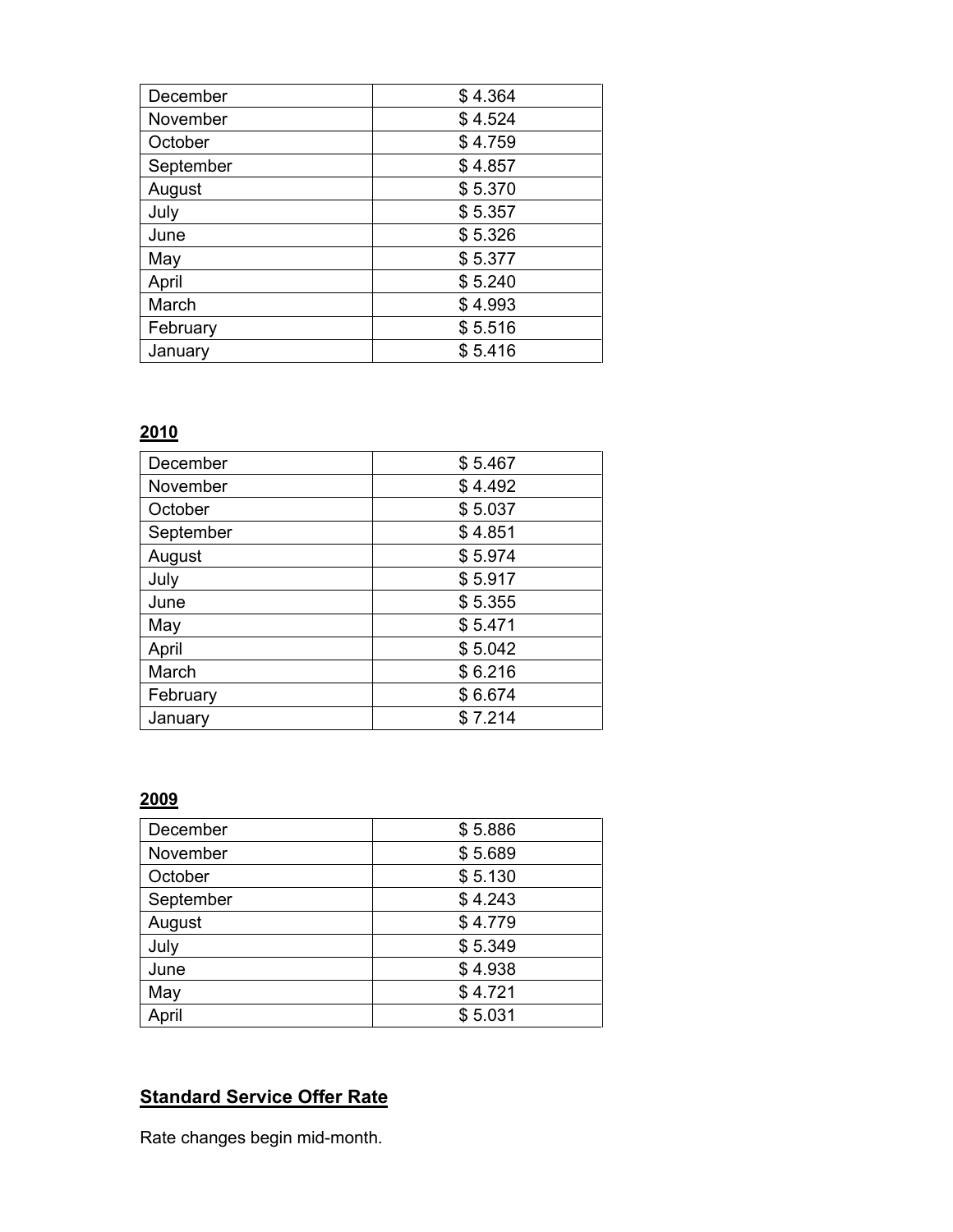| March    | \$6.386 |
|----------|---------|
| February | \$6.806 |
| January  | \$8.466 |

# **2008**

| December  | \$9.218  |
|-----------|----------|
| November  | \$8.799  |
| October   | \$9.802  |
| September | \$10.724 |
| August    | \$10.657 |
| July      | \$14.545 |
| June      | \$13.356 |
| May       | \$12.720 |
| April     | \$11.018 |
| March     | \$10.370 |
| February  | \$9.436  |
| January   | \$8.612  |

# **2007**

| December  | \$8.643 |
|-----------|---------|
| November  | \$8.709 |
| October   | \$7.863 |
| September | \$6.870 |
| August    | \$7.550 |
| July      | \$8.369 |
| June      | \$9.031 |
| May       | \$8.948 |
| April     | \$8.998 |
| March     | \$8.987 |
| February  | \$8.357 |
| January   | \$7.278 |

| <b>Month of Change</b> | <b>Standard Service Offer</b><br>(SSO) |
|------------------------|----------------------------------------|
| December               | \$9.758                                |
| November               | \$8.593                                |
| October                | \$5.641                                |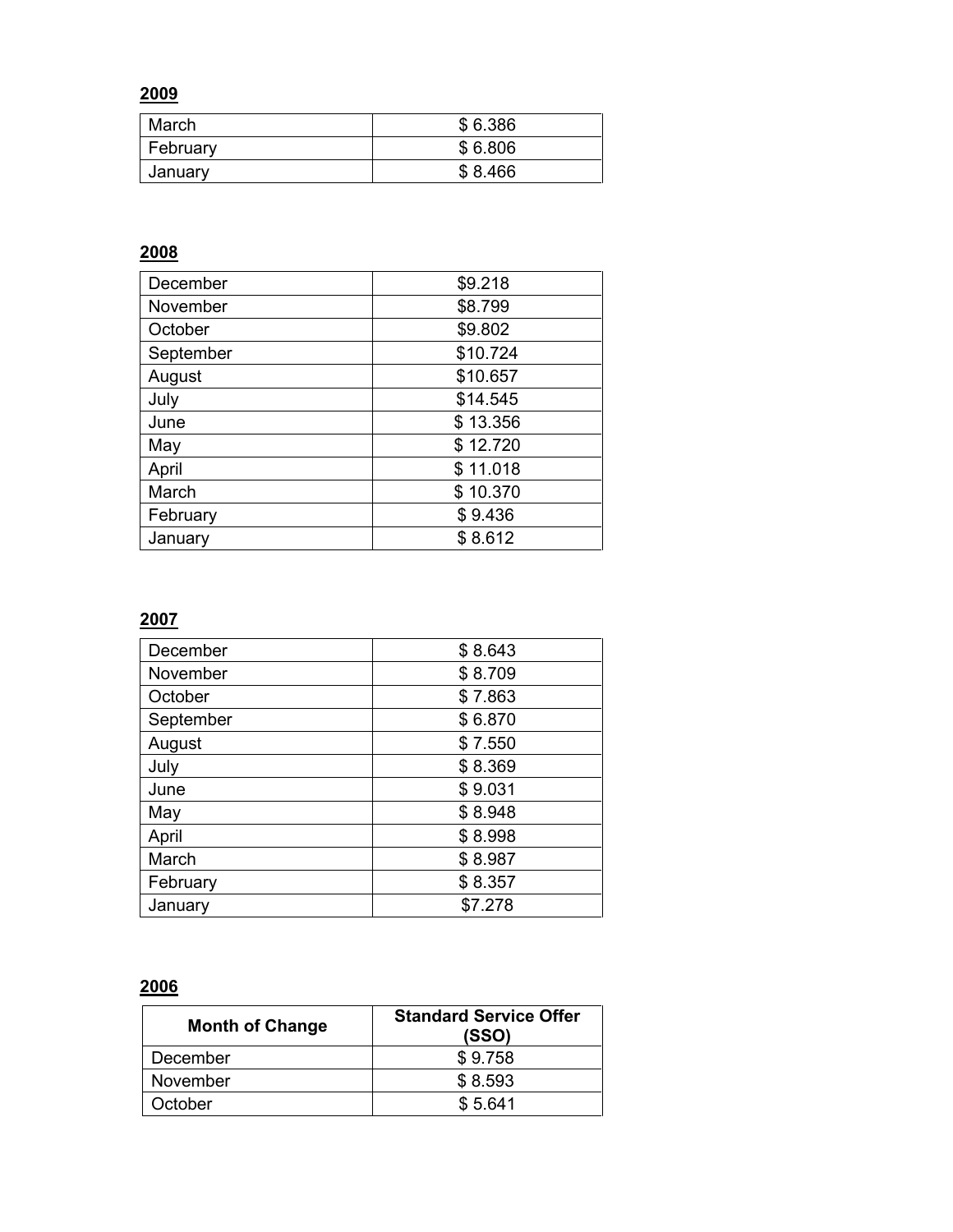# **Gas Cost Recovery Rate**

# **2006**

| <b>Month of Change</b> | <b>Gas Cost Recovery (GCR)</b> |
|------------------------|--------------------------------|
| October                | 9.901<br>S                     |
| September              | \$9.901                        |
| August                 | \$9.102                        |
| July                   | \$9.859                        |
| June                   | \$9.152                        |
| May                    | \$10.934                       |
| April                  | \$9.716                        |
| March                  | \$11.074                       |
| February               | \$12.504                       |
| January                | \$13.279                       |

#### **2005**

| <b>Month of Change</b> | <b>Gas Cost Recovery (GCR)</b> |
|------------------------|--------------------------------|
| December               | \$13.024                       |
| November               | \$13.779                       |
| October                | \$13.220                       |
| September              | \$11.302                       |
| August                 | \$10.148                       |
| July                   | \$9.766                        |
| June                   | \$8.897                        |
| May                    | 9.569<br>\$.                   |
| April                  | 9.917<br>S                     |
| March                  | 9.069<br>S                     |
| February               | 9.085                          |
| January                | 9.082                          |

| <b>Month of Change</b> | <b>Gas Cost Recovery (GCR)</b> |
|------------------------|--------------------------------|
| December               | \$9.325                        |
| November               | \$8.793                        |
| August                 | \$8.351                        |
| May                    | \$7.138                        |
| February               | \$7.891                        |